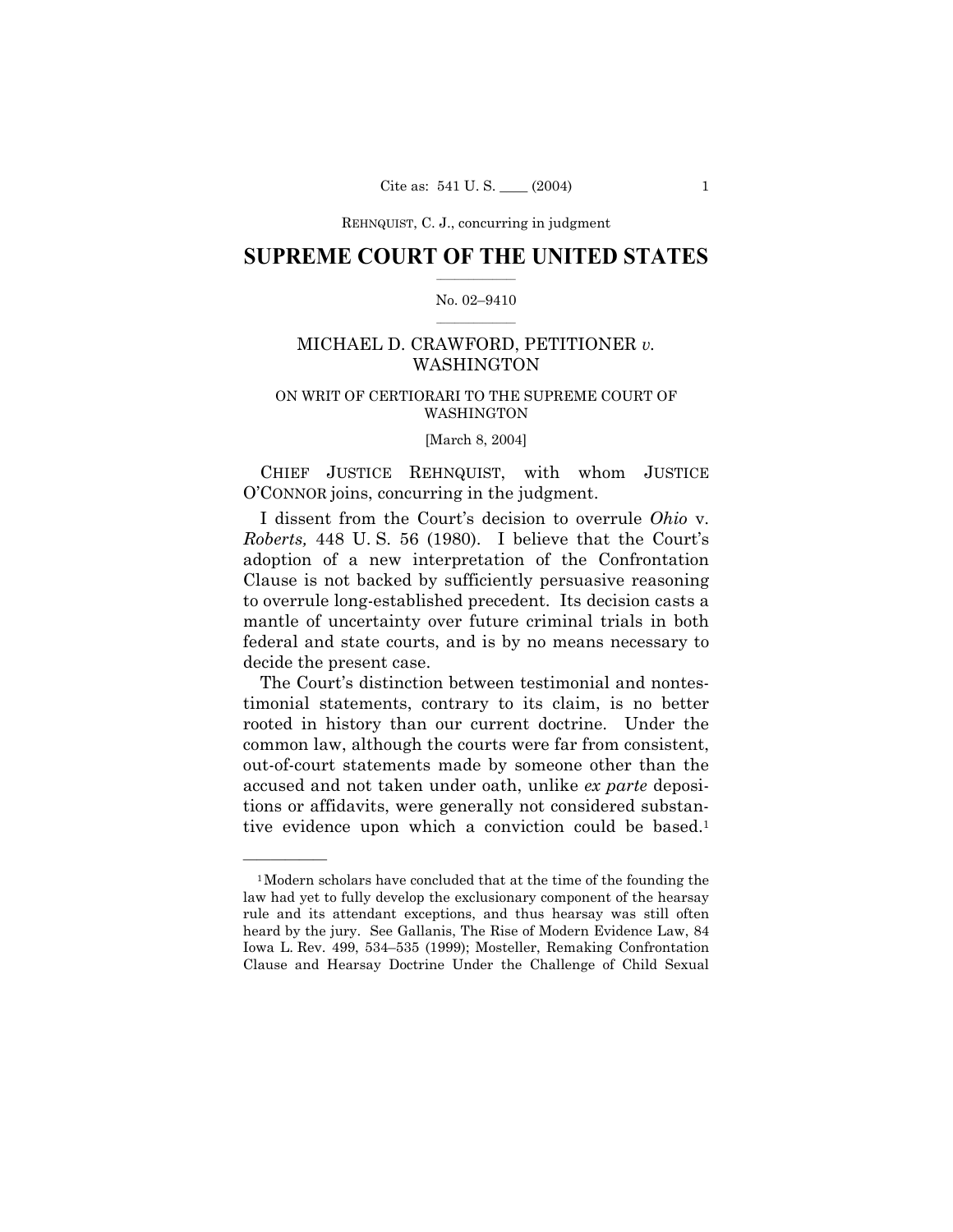See, *e.g.*, *King* v. *Brasier*, 1 Leach 199, 200, 168 Eng. Rep. 202 (K. B. 1779); see also J. Langbein, Origins of Adversary Criminal Trial 235-242 (2003); G. Gilbert, Evidence 152 (3d ed 1769).2 Testimonial statements such as accusatory statements to police officers likely would have been disapproved of in the 18th century, not necessarily because they resembled *ex parte* affidavits or depositions as the Court reasons, but more likely than not because they were not made under oath.3 See *King* v. *Woodcock*, 1

ìHearsay is no Evidence . . . though a Person Testify what he hath heard upon Oath, yet the Person who spake it was not upon Oath; and if a Man had been in Court and said the same Thing and had not sworn it, he had not been believed in a Court of Justice; for all Credit being derived from Attestation and Evidence, it can rise no higher than the Fountain from whence it flows, and if the first Speech was without Oath, an Oath that there was such a Speech makes it no more than a bare speaking, and so of no Value in a Court of Justice, where all Things were determined under the Solemnities of an Oath . . . ."

3Confessions not taken under oath were admissible against a confessor because "the most obvious Principles of Justice, Policy, and Humanity" prohibited an accused from attesting to his statements. 1 G. Gilbert, Evidence 216 (C. Lofft ed. 1791). Still, these unsworn confessions were considered evidence only against the confessor as the Court

<u>óóóóóóóóóóóóóó</u>

Abuse Prosecutions, 1993 U. Ill. L. Rev. 691, 738–746. In many cases, hearsay alone was generally not considered sufficient to support a conviction; rather, it was used to corroborate sworn witness testimony. See 5 J. Wigmore, Evidence, §1364, pp. 17, 19-20, 19, n. 33 (J. Chadbourn rev. 1974) (hereinafter Wigmore) (noting in the 1600's and early 1700ís testimonial and nontestimonial hearsay was permissible to corroborate direct testimony); see also J. Langbein, Origins of Adversary Criminal Trial 238–239 (2003). Even when unsworn hearsay was proffered as substantive evidence, however, because of the predominance of the oath in society, juries were largely skeptical of it. See Landsman, Rise of the Contentious Spirit: Adversary Procedure in Eighteenth Century England, 75 Cornell L. Rev. 497, 506 (1990) (describing late 17th-century sentiments); Langbein, Criminal Trial before the Lawyers, 45 U. Chi. L. Rev. 263, 291-293 (1978). In the 18th century, unsworn hearsay was simply held to be of much lesser value than were sworn affidavits or depositions.<br><sup>2</sup>Gilbert's noted in 1769: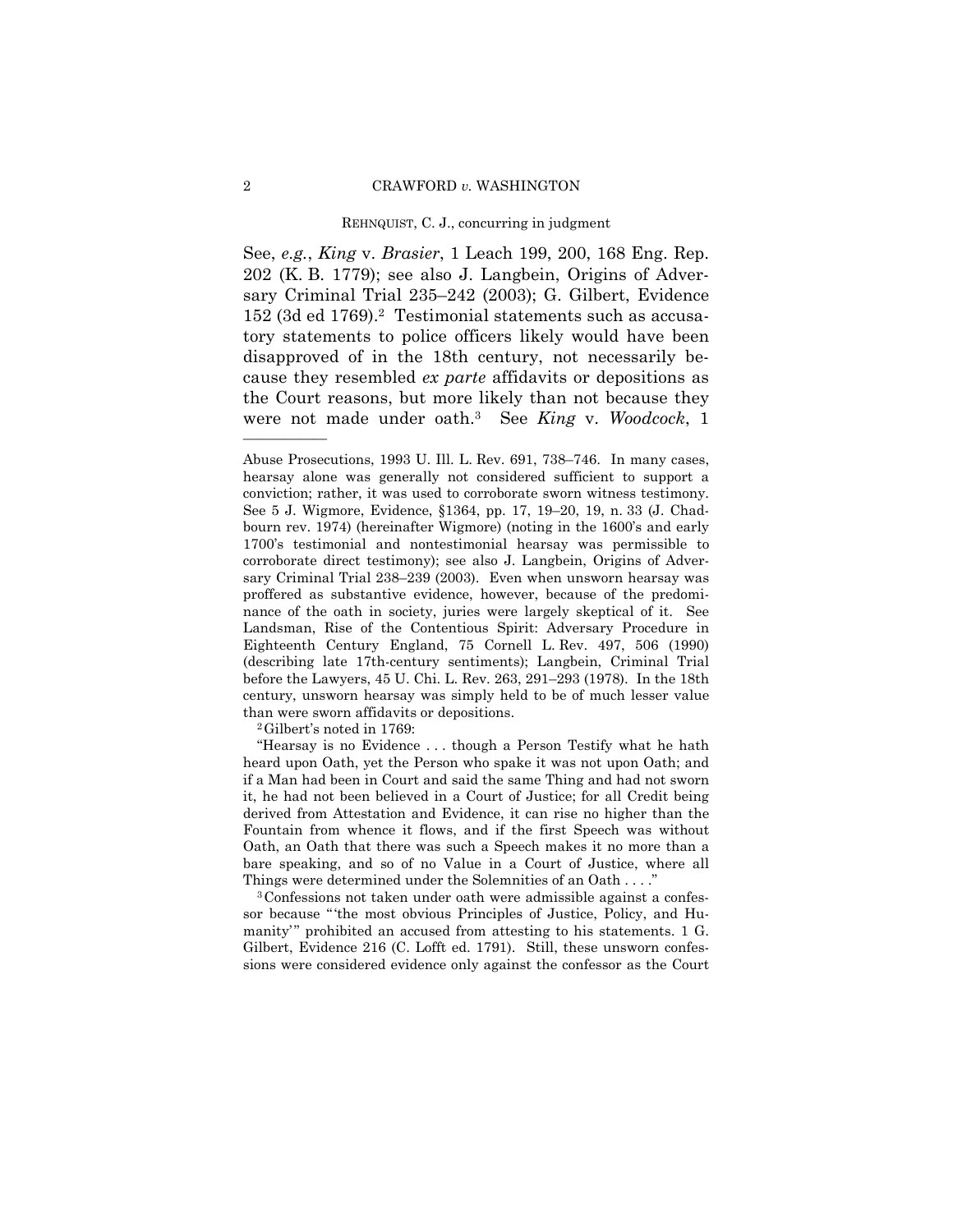Leach 500, 503, 168 Eng. Rep. 352, 353 (1789) (noting that a statement taken by a justice of the peace may not be admitted into evidence unless taken under oath). Without an oath, one usually did not get to the second step of whether confrontation was required.

Thus, while I agree that the Framers were mainly concerned about sworn affidavits and depositions, it does not follow that they were similarly concerned about the Court's broader category of testimonial statements. See 1 N. Webster, An American Dictionary of the English Language (1828) (defining "Testimony" as "[a] solemn declaration or affirmation made for the purpose of establishing or proving some fact. *Such affirmation in judicial proceed*ings, may be verbal or written, but must be under oath<sup>n</sup> (emphasis added)). As far as I can tell, unsworn testimonial statements were treated no differently at common law than were nontestimonial statements, and it seems to me any classification of statements as testimonial beyond that of sworn affidavits and depositions will be somewhat arbitrary, merely a proxy for what the Framers might have intended had such evidence been liberally admitted as substantive evidence like it is today.4

<u>óóóóóóóóóóóóóó</u>

points out, see *ante*, at 16, and in cases of treason, were insufficient to support even the conviction of the confessor, 2 W. Hawkins, Pleas of the Crown, C. 46, ß4, p. 604, n. 3 (T. Leach 6th ed. 1787).

<sup>4</sup>The fact that the prosecution introduced an unsworn examination in 1603 at Sir Walter Raleighís trial, as the Court notes, see *ante*, at 16, says little about the Court's distinction between testimonial and nontestimonial statements. Our precedent indicates that unsworn testimonial statements, as do some nontestimonial statements, raise confrontation concerns once admitted into evidence, see, *e.g*., *Lilly* v. *Virginia,* 527 U. S. 116 (1999); *Lee* v. *Illinois,* 476 U. S. 530 (1986), and I do not contend otherwise. My point is not that the Confrontation Clause does not reach these statements, but rather that it is far from clear that courts in the late 18th century would have treated unsworn statements, even testimonial ones, the same as sworn statements.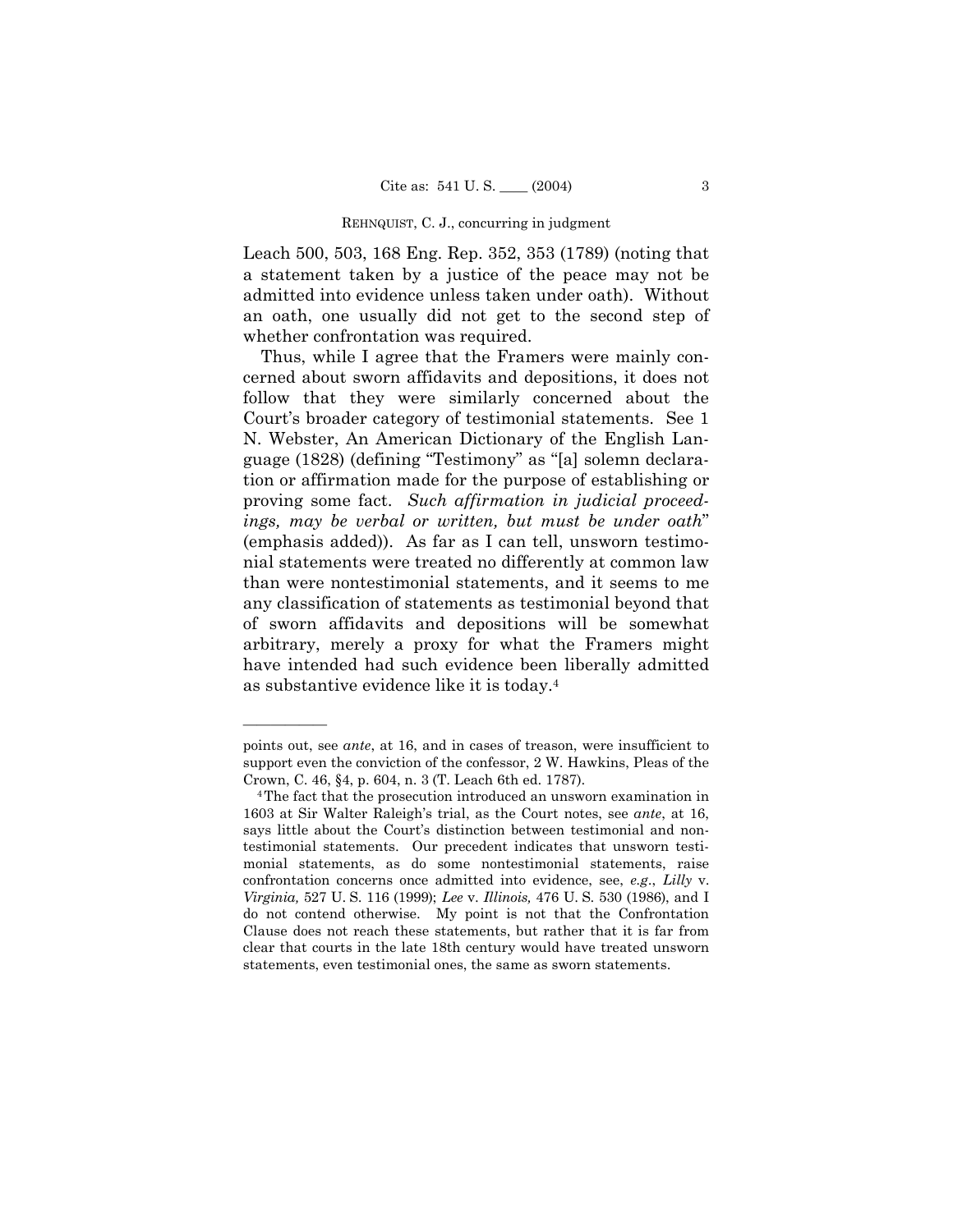I therefore see no reason why the distinction the Court draws is preferable to our precedent. Starting with Chief Justice Marshallís interpretation as a Circuit Justice in 1807, 16 years after the ratification of the Sixth Amendment, *United States* v. *Burr*, 25 F. Cas. 187, 193 (No. 14,694) (CC Va. 1807), continuing with our cases in the late 19th century, *Mattox* v. *United States,* 156 U. S. 237, 243–244 (1895); *Kirby* v. *United States*, 174 U.S. 47, 54–57 (1899), and through today, *e.g.*, *White* v. *Illinois*, 502 U. S. 346, 352–353 (1992), we have never drawn a distinction between testimonial and nontestimonial statements. And for that matter, neither has any other court of which I am aware. I see little value in trading our precedent for an imprecise approximation at this late date.

I am also not convinced that the Confrontation Clause categorically requires the exclusion of testimonial statements. Although many States had their own Confrontation Clauses, they were of recent vintage and were not interpreted with any regularity before 1791. State cases that recently followed the ratification of the Sixth Amendment were not uniform; the Court itself cites state cases from the early 19th century that took a more stringent view of the right to confrontation than does the Court, prohibiting former testimony even if the witness was subjected to cross-examination. See *ante*, at 13 (citing *Finn* v. *Commonwealth*, 26 Va. 701, 708 (1827); *State* v. *Atkins*, 1 Tenn. 229 (1807) *(per curiam)*).

Nor was the English law at the time of the framing entirely consistent in its treatment of testimonial evidence. Generally *ex parte* affidavits and depositions were excluded as the Court notes, but even that proposition was not universal. See *King* v. *Eriswell*, 3 T. R. 707, 100 Eng. Rep. 815 (K. B. 1790) (affirming by an equally divided court the admission of an *ex parte* examination because the declarant was unavailable to testify); *King* v. *Westbeer*, 1 Leach 12, 13, 168 Eng. Rep. 108, 109 (1739) (noting the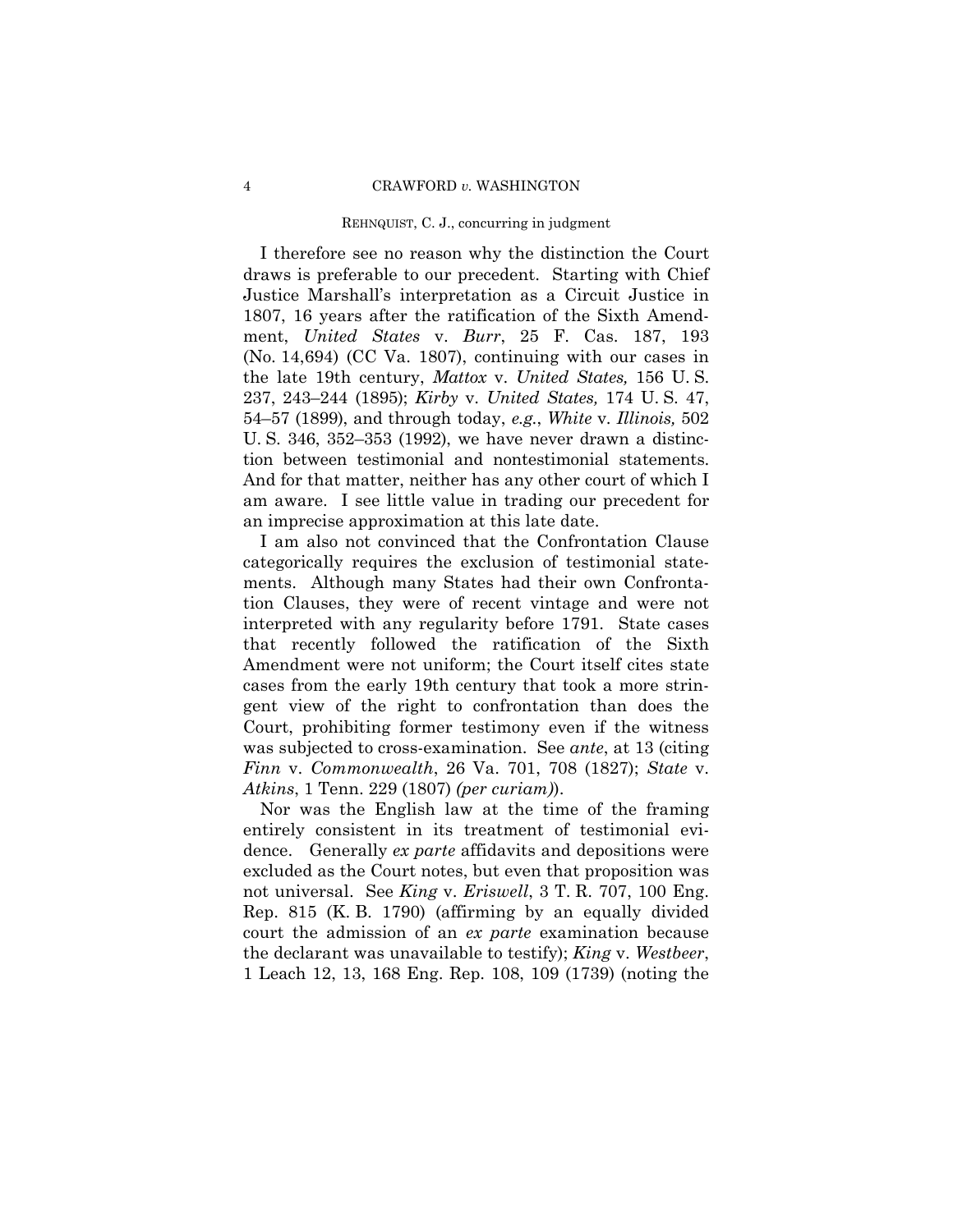admission of an *ex parte* affidavit); see also 1 M. Hale, Pleas of the Crown  $585-586$  (1736) (noting that statements of "accusers and witnesses" which were taken under oath could be admitted into evidence if the declarant was "dead or not able to travel"). Wigmore notes that sworn examinations of witnesses before justices of the peace in certain cases would not have been excluded until the end of the 1700's, 5 Wigmore  $$1364$ , at 26–27, and sworn statements of witnesses before coroners became excluded only by statute in the 1800ís, see *ibid.; id.,* ß1374, at 59. With respect to unsworn testimonial statements, there is no indication that once the hearsay rule was developed courts ever excluded these statements if they otherwise fell within a firmly rooted exception. See, *e.g*., *Eriswell*, *supra*, at 715–719 (Buller, J.), 720 (Ashhurst, J.), 100 Eng. Rep., at 819–822 (concluding that an *ex parte* examination was admissible as an exception to the hearsay rule because it was a declaration by a party of his state and condition). Dying declarations are one example. See, *e.g.*, *Woodcock, supra, at 502–504, 168 Eng. Rep., at 353–354; King* v. *Reason*, 16 How. St. Tr. 1, 22–23 (K. B. 1722).

Between 1700 and 1800 the rules regarding the admissibility of out-of-court statements were still being developed. See n. 1, *supra.* There were always exceptions to the general rule of exclusion, and it is not clear to me that the Framers categorically wanted to eliminate further ones. It is one thing to trace the right of confrontation back to the Roman Empire; it is quite another to conclude that such a right absolutely excludes a large category of evidence. It is an odd conclusion indeed to think that the Framers created a cut-and-dried rule with respect to the admissibility of testimonial statements when the law during their own time was not fully settled.

To find exceptions to exclusion under the Clause is not to denigrate it as the Court suggests. Chief Justice Marshall stated of the Confrontation Clause: "I know of no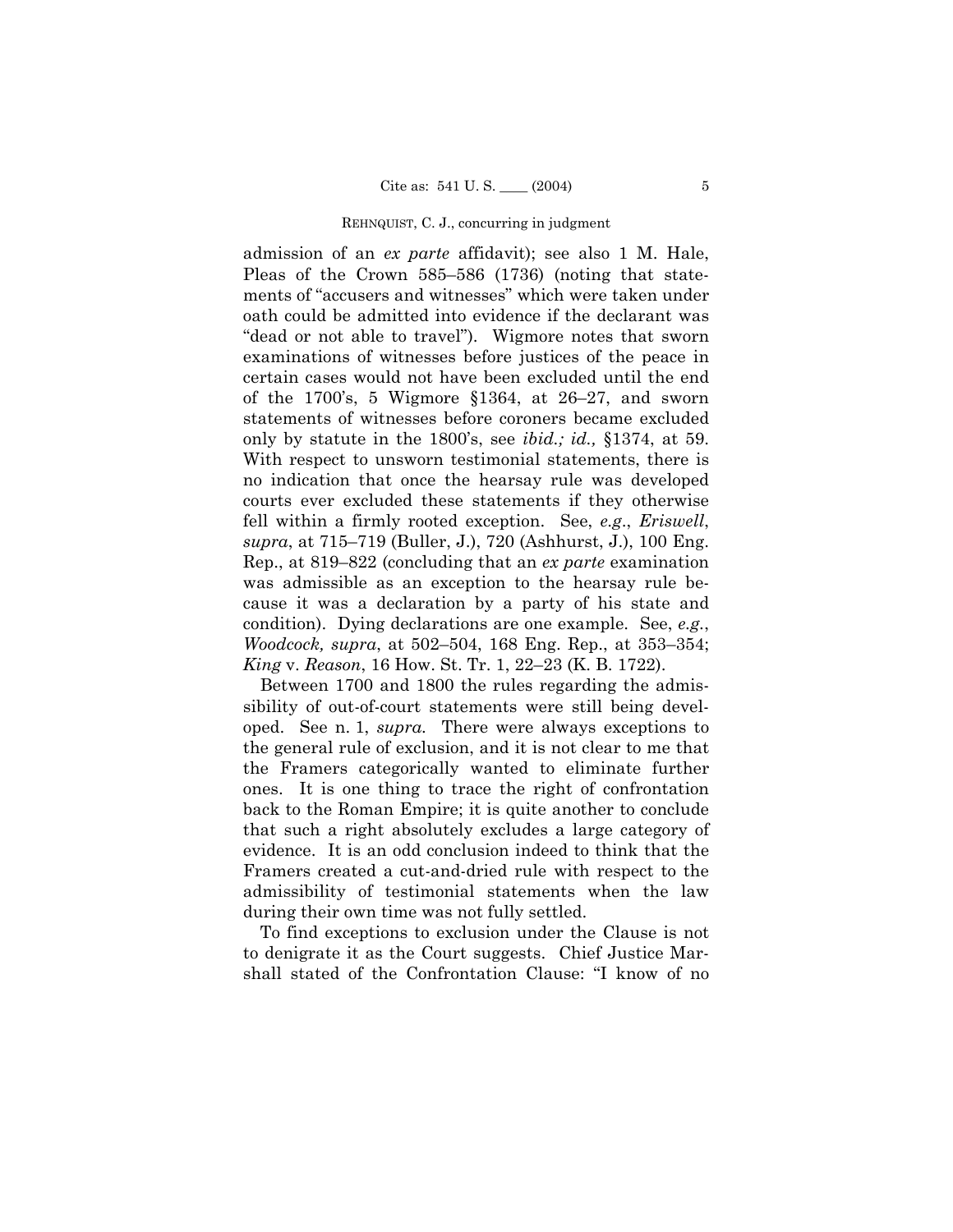principle in the preservation of which all are more concerned. I know none, by undermining which, life, liberty and property, might be more endangered. It is therefore incumbent on courts to be watchful of every inroad on a principle so truly important." *Burr*, 25 F. Cas., at 193. Yet, he recognized that such a right was not absolute, acknowledging that exceptions to the exclusionary component of the hearsay rule, which he considered as an "inroad" on the right to confrontation, had been introduced. See *ibid.*

Exceptions to confrontation have always been derived from the experience that some out-of-court statements are just as reliable as cross-examined in-court testimony due to the circumstances under which they were made. We have recognized, for example, that co-conspirator statements simply "cannot be replicated, even if the declarant testifies to the same matters in court.î *United States* v. *Inadi,* 475 U. S. 387, 395 (1986). Because the statements are made while the declarant and the accused are partners in an illegal enterprise, the statements are unlikely to be false and their admission "actually furthers the Confrontation Clause's very mission' which is to 'advance' the accuracy of the truth-determining process in criminal trials." *Id.*, at 396 (quoting *Tennessee* v. *Street*, 471 U.S. 409, 415 (1985) (some internal quotation marks omitted)). Similar reasons justify the introduction of spontaneous declarations, see *White*, 502 U. S., at 356, statements made in the course of procuring medical services, see *ibid.*, dying declarations, see *Kirby, supra*, at 61, and countless other hearsay exceptions. That a statement might be testimonial does nothing to undermine the wisdom of one of these exceptions.

Indeed, cross-examination is a tool used to flesh out the truth, not an empty procedure. See *Kentucky* v. *Stincer,*  $482$  U. S. 730, 737 (1987) ("The right to cross-examination, protected by the Confrontation Clause, thus is essentially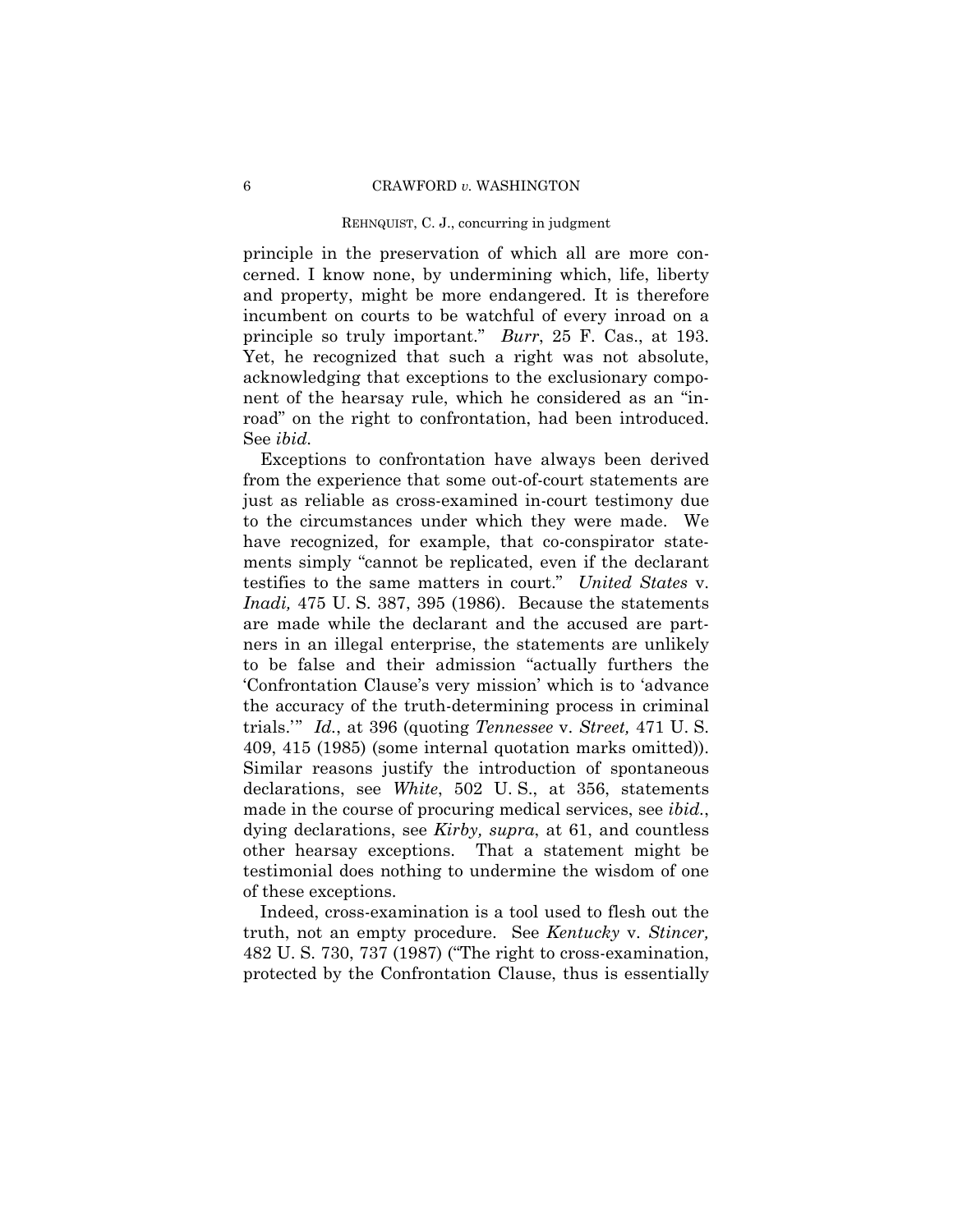a 'functional' right designed to promote reliability in the truth-finding functions of a criminal trialî); see also *Maryland* v. *Craig*, 497 U.S. 836, 845 (1990) ("The central concern of the Confrontation Clause is to ensure the reliability of the evidence against a criminal defendant by subjecting it to rigorous testing in the context of an adversary proceeding before the trier of fact".  $\lceil \cdot \rceil$ [I]n a given instance [cross-examination may] be superfluous; it may be sufficiently clear, in that instance, that the statement offered is free enough from the risk of inaccuracy and untrustworthiness, so that the test of cross-examination would be a work of supererogation." 5 Wigmore  $§1420$ , at 251. In such a case, as we noted over  $100$  years ago, "The law in its wisdom declares that the rights of the public shall not be wholly sacrificed in order that an incidental benefit may be preserved to the accused.î *Mattox,* 156 U. S., at 243; see also *Salinger* v. *United States,* 272 U. S. 542, 548 (1926). By creating an immutable category of excluded evidence, the Court adds little to a trial's truthfinding function and ignores this longstanding guidance.

In choosing the path it does, the Court of course overrules *Ohio* v. *Roberts,* 448 U. S. 56 (1980), a case decided nearly a quarter of a century ago. *Stare decisis* is not an inexorable command in the area of constitutional law, see *Payne* v. *Tennessee,* 501 U. S. 808, 828 (1991), but by and large, it "is the preferred course because it promotes the evenhanded, predictable, and consistent development of legal principles, fosters reliance on judicial decisions, and contributes to the actual and perceived integrity of the judicial process," *id.*, at 827. And in making this appraisal, doubt that the new rule is indeed the "right" one should surely be weighed in the balance. Though there are no vested interests involved, unresolved questions for the future of everyday criminal trials throughout the country surely counsel the same sort of caution. The Court grandly declares that "[w]e leave for another day